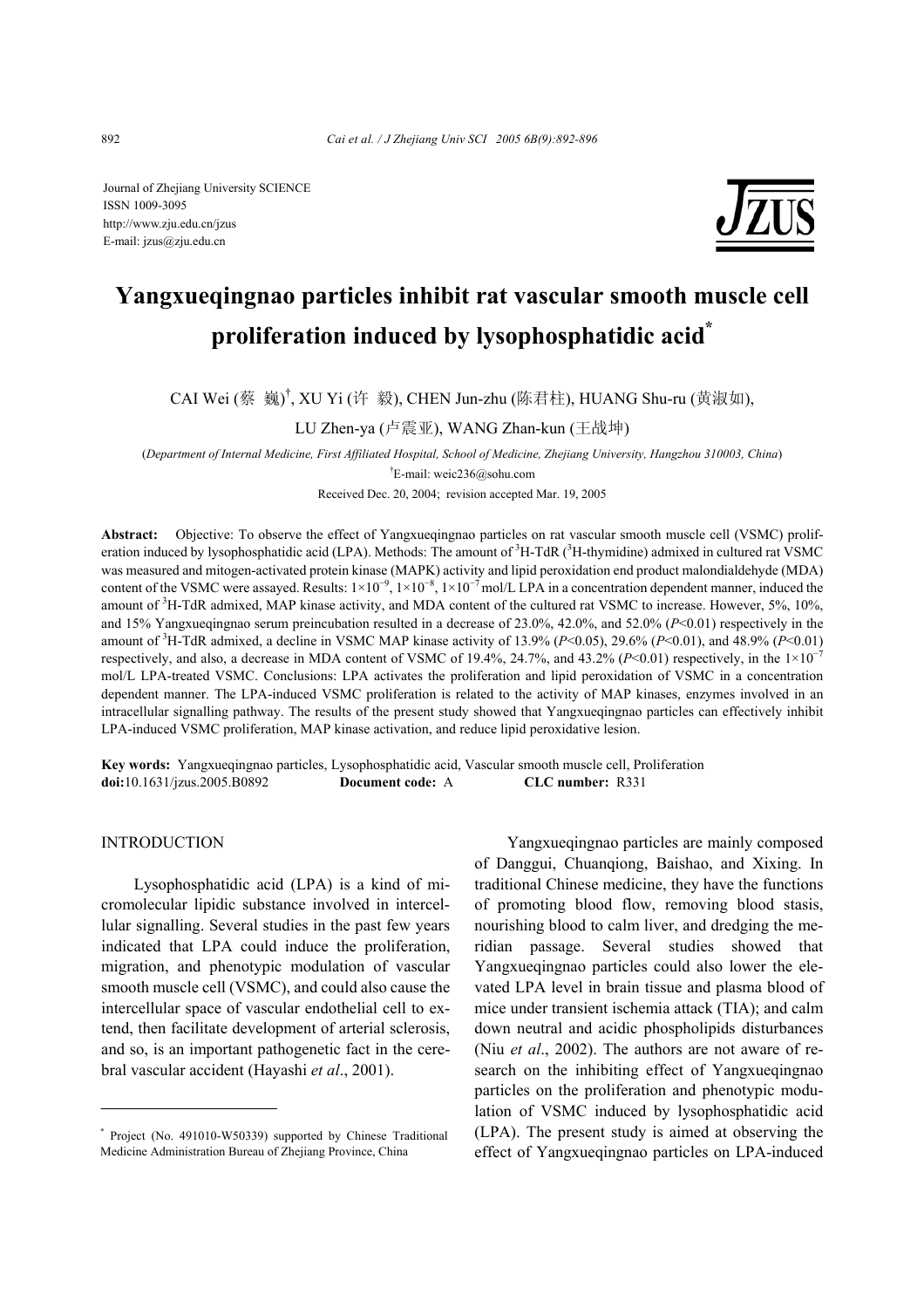rat VSMC proliferation.

## MATERIALS AND METHODS

#### **Animals**

Clean 200~250 g male Sprague-Dawley (SD) rats aged four weeks were obtained from the Experimental Animal Center, School of Medicine, Zhejiang University.

#### **Main reagents**

Dulbecco's Modified Eagle's Medium (DMEM): calf serum, fetal calf serum, and trypsin (GIBCOBRL Co. USA); alkaline phosphatase tagged α-SM-actin single antigen (Sigma, USA, 1:100); tritium-labelled thymin deoxyriboside  $(^{3}H-TdR,$  Shanghai Nucleus Technology Exploitation Co. of CAS, China); Yangxueqingnao particles (composed of Danggui, Chuanqiong, Baishao, and Xixing, produced by Tianjin Tianshili Groups, China).

#### **Yangxueqingnao serum preparations**

The SD rats were housed into a saline group of four (control serum group) and a Yangxueqingnao serum group of four in the experiment. Each rat was intragastrically administered treatment twice a day  $[1.2 \text{ g/(kg \cdot d)}]$ , three days continuously (Li and Wu, 1999). An hour after the last administration, the rats were anesthetized with acetic aldehyde, and their blood was collected from the abdominal aorta by aspiration (the rats were fasted and given water only for 12 h before blood collection). The blood collected was placed undisturbed at room temperature for 4 h, then centrifuged and mixed with serum under the same conditions was finally packed separately and stored at −20 °C.

#### **Isolation and incubation of rat VSMC**

Tissue-sticking method was applied. Thoracic aorta of the rat was segregated under aseptic condition, placed into DMEM containing 15% fetal calf serum after it was split into pieces, and incubated undisturbed in 5%  $CO<sub>2</sub>$  at 37 °C in the incubator. Optical microscope, electron microscope, and α-SM-actin were used to identify and select the well-grown 4th~6th generations of VSMC to be used in the experiment.

#### **Grouping**

(1) Control group: only DMEM was added; (2) Normal rat serum group: 15% normal rat serum was added; (3) YXQN (Yangxueqingnao) serum group: 15% Yangxueqingnao serum was added; (4) LPA groups [LPAs were administered in accordance with Ren *et al*.(2003)]: LPAs at concentrations of  $1 \times 10^{-9}$ ,  $1\times10^{-8}$ , and  $1\times10^{-7}$  mol/L were added to different samples respectively; (5) LPA+normal rat serum group: preincubated with 15% normal rat serum for 10 min, then LPA at concentration of  $1\times10^{-7}$  mol/L was added; (6) LPA+YXQN serum group: preincubated with 5%, 10%, and 15% Yangxueqingnao serum for 10 min respectively, then LPA at concentration of  $1\times10^{-7}$  mol/L was added.

## **Determination of <sup>3</sup> H-TdR admixed**

Cell densities of the samples were adjusted with DMEM solution containing 10% Fluorescence correlation spectroscopy (FCS) to  $1\times10^8$  cell/L, then the samples transferred to 96-well cell culture plate with 200 µl each well. After incubation of the samples for 48 h, the culture solutions were replaced with DMEM without serum, and after the samples were incubated again for 24 h, the culture solutions were replaced with experimental solution [experiment group (4 wells for each drug concentration)]; then 10% FCS and DMEM were added, and the incubations were resumed for 6~8 h before cell collections. <sup>3</sup>H-TdR was admixed to reach a final concentration of  $1.85 \times 10^7$  Bq/L (Becquerels par/L). Cells were collected onto a vitric filter, and the pulse numbers per minute (connts/min) of each sample were measured by scintillometer.

#### **MAP kinase activity assays**

After incubation with different treatments for 24 h, the cells of all the groups above were collected and washed with cold extract. The mixture was centrifuged, 0.5 ml supernatant was collected for mixing with 5 g specific MAP kinase antibody (rabbit anti rat) and incubated at 4 °C for 4 h. The immunocomplex collected was then incubated on agar medium containing anti-rat antibody for 30 min. The precipitated protein obtained was added into 0.5 ml solvent and mixed equably, 150 µl of it was removed and mixed with 20 µl kinase buffer solution, then incubated at 25 °C for 25 min. One hundred µl of the final solution was removed for blotting on cellulose phosphate filter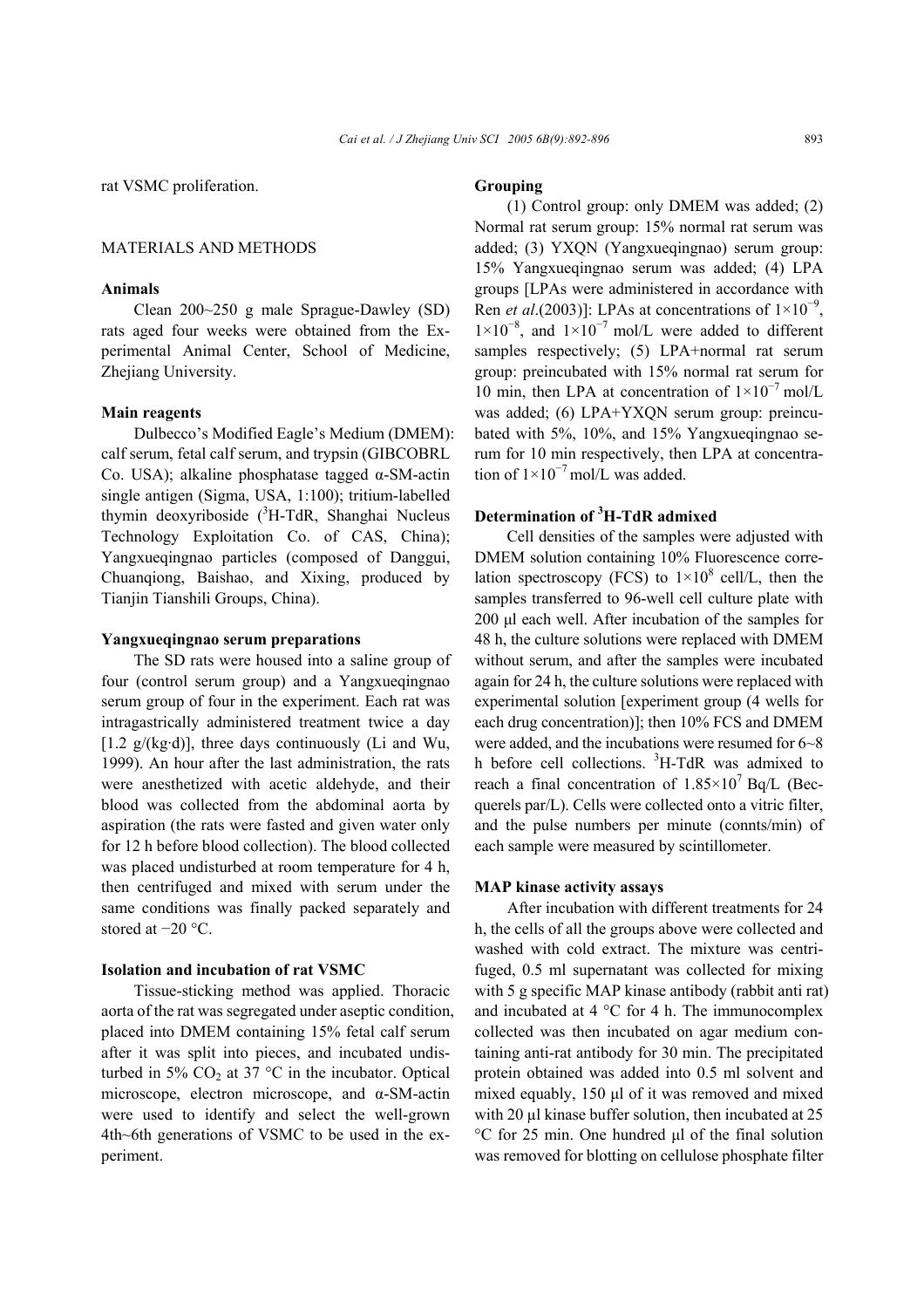paper, and the amount of myelin basic protein P admixed above the scintillation fluid was measured and expressed in nmol/g Pr (protein).

## **Measurement of MDA content**

After incubation with different treatments for 24 h, the cells were collected and washed with cold PBS, then 0.2 ml 8.1% sodium dodecyl sulfate (SDS), 1.5 ml 20% acetic acid buffer solution (pH 3.5), 1.5 ml 1% total bile acid (TBA) thiobarbituric solution, and 1 ml distilled water were added in succession. The solution was mixed completely and heated in 90 °C water bath for 40~60 min, then withdrawn from the water-bath and allowed to cool down. Afterwards the mixture was centrifuged at 3500 r/min for 15 min and its optical density (Å) at 534 nm wavelength was measured by spectrophotometer. The MDA content was expressed in nmol/g Pr.

#### **Data analysis**

The results were expressed in mean±standard deviation; *t* test was applied for group comparison.

### **RESULTS**

## **Effect of Yangxueqingnao serum on the amount of 3 H-TdR admixed in the rat VSMC treated with LPA**

LPA at concentrations of  $1\times10^{-9}$ ,  $1\times10^{-8}$ , and 1×10<sup>-7</sup> mol/L all induced <sup>3</sup>H-TdR admixed in VSMC to increase to significantly greater amounts compared to control group  $(P<0.01)$ , and the effects of which

were in a concentration dependent manner. Fifteen percent normal rat serum and 15% Yangxueqingnao serum had no effect on the amount of VSMC  $3H-TdR$ admixed. Fifteen percent normal rat serum preincubation had no effect on the increased amount of VSMC <sup>3</sup>H-TdR admixed induced by  $1\times10^{-7}$  mol/L LPA. However, 5%, 10%, and 15% Yangxueqingnao serum preincubation resulted in a decrease of 23.0%, 42.0%, and 52.0% (*P*<0.01) respectively, in the amount of <sup>3</sup>H-TdR admixed in VSMC that treated with  $1\times10^{-7}$  mol/L LPA. The inhibition ratios showed dose-effect relationship (Table 1 and Fig.1).

## **Yangxueqingnao serum inhibited mitogen-activated protein kinase activation induced by LPA**

LPA at concentrations of  $1\times10^{-9}$ ,  $1\times10^{-8}$ , and 1×10<sup>−</sup>7 mol/L all induced MAP kinase activity to incr-



**Fig.1 Effect of Yangxueqingnao (YXQN) serum on the amount of <sup>3</sup> H-TdR admixed, MAP kinase activity and MDA content. <sup>#</sup>***P***<0.05, vs LPA (1×10<sup>-7</sup> mol/L) group;<br><sup>##</sup>***P***<0.01, vs LPA (1×10<sup>-7</sup> mol/L) group** 

**Table 1 Effect of Yangxueqingnao (YXQN) serum on the amount of 3 H-TdR admixed, MAP kinase activities, and MDA**  content increased in the LPA-treated rat VSMC ( $\bar{x} \pm s$ ,  $n=4$ )

| Group                                                              | <sup>3</sup> H-TdR admixed<br>(connts/min) | MAPK activity<br>(mmol/g Pr) | MDA content<br>(mmol/g Pr) |
|--------------------------------------------------------------------|--------------------------------------------|------------------------------|----------------------------|
| Control                                                            | $826 \pm 112$                              | $53.12 \pm 19.32$            | $5.32 \pm 1.09$            |
| Normal rat serum $(15%)$                                           | $767 \pm 131$                              | $61.15 \pm 20.72$            | $5.73 \pm 0.86$            |
| LPA $(1\times10^{-9}$ mol/L)                                       | $1287 \pm 154$ **                          | $263.23 \pm 32.12$ **        | $8.65 \pm 2.21$ **         |
| LPA $(1\times10^{-8}$ mol/L)                                       | $1873 \pm 189$ **                          | 342.35±28.43**               | $10.54 \pm 1.98$ **        |
| LPA $\triangleq$ (1×10 <sup>-7</sup> mol/L)                        | $2935 \pm 247$ **                          | $466.18\pm43.36$ **          | $14.37 \pm 2.13$ **        |
| LPA <sup><math>\blacktriangle</math></sup> +normal rat serum (15%) | 2896±272**                                 | 489.22±38.79**               | $15.25 \pm 2.54$ **        |
| $YXQN$ serum $(15%)$                                               | $802 \pm 109$                              | 59.32±17.48                  | $5.17 \pm 1.43$            |
| $LPA^{\blacktriangle}$ +YXQN serum (5%)                            | $2259 \pm 178$ *****                       | $401.34 \pm 26.44$ ***       | $10.43 \pm 1.95$ ******    |
| LPA <sup><math>\blacktriangle</math>+YXQN serum (10%)</sup>        | $1702 \pm 162$ *****                       | 328.26±23.54*****            | $8.16 \pm 1.73$ ******     |
| $LPA^{\blacktriangle}$ +YXQN serum (15%)                           | $1408 \pm 137$ *****                       | $238.63 \pm 26.21$ **##      | $6.82 \pm 1.59$ *****      |

\*\*Significantly (*P*<0.01) higher compared to control group; ##Significantly (*P*<0.01) lower compared to LPA (1×10<sup>−</sup>7 mol/L) group; ▲LPA at concentration of 1×10<sup>−</sup>7 mol/L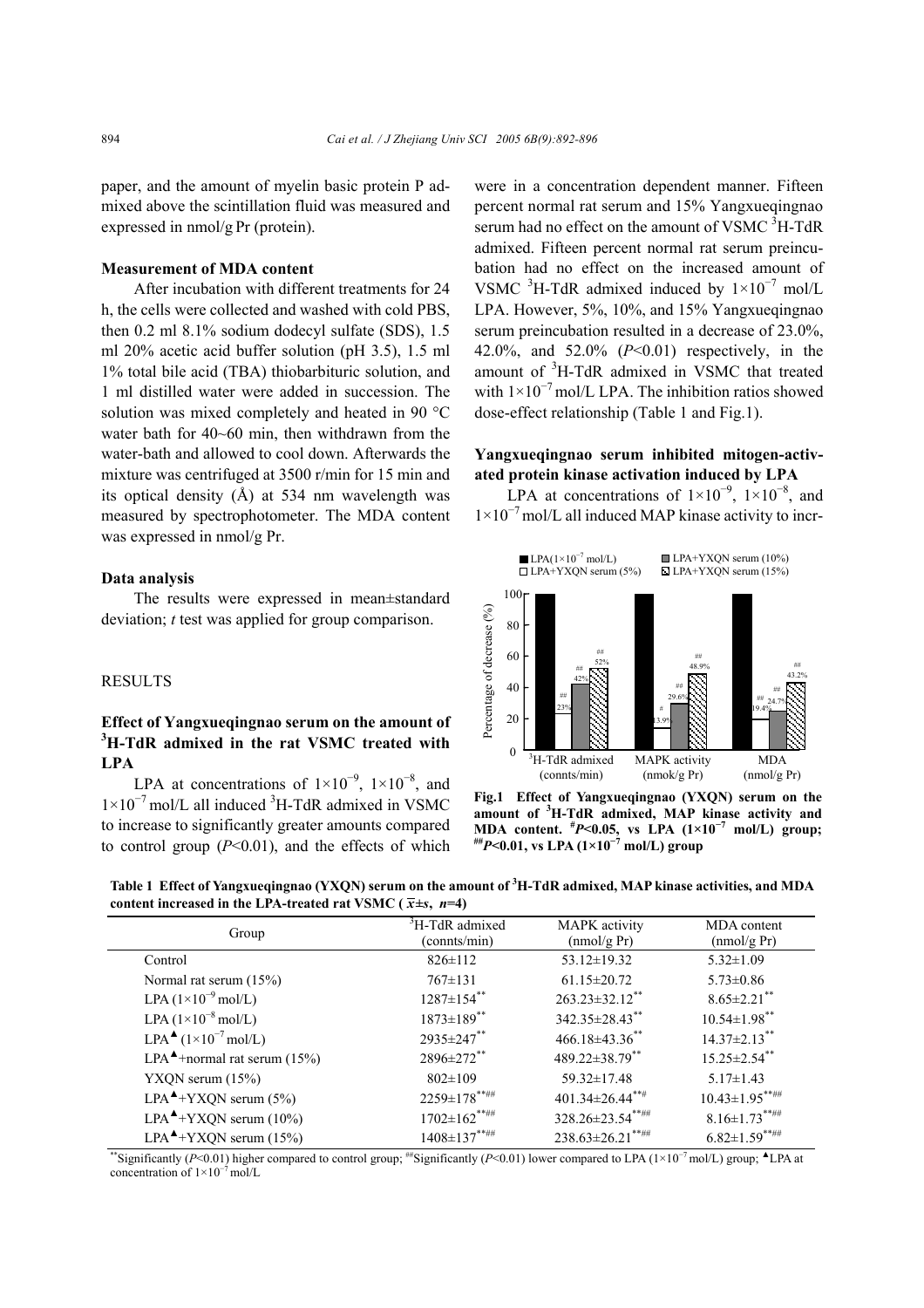ease (*P*<0.01), and the effects of which were in a concentration dependent manner. Fifteen percent normal rat serum and 15% Yangxueqingnao serum had no effect on the VSMC MAP kinase activity (*P*>0.05). Fifteen percent normal rat serum preincubation had no effect on the VSMC MAP kinase activity stimulated by  $1\times10^{-7}$  mol/L LPA, but 5%, 15%, and 15% Yangxueqingnao serum preincubation led to a decline in MAP kinase activity of 13.9% (*P*<0.05), 29.6% (*P*<0.01), and 48.9% (*P*<0.01) respectively, in the  $1\times10^{-7}$  mol/L LPA-stimulated VSMC. The inhibition ratios showed dose-effect relationship (Table 1 and Fig.1).

## **Effect of Yangxueqingnao serum on MDA content in the VSMC**

LPA at concentrations of  $1\times10^{-9}$ ,  $1\times10^{-8}$ , and  $1\times10^{-7}$  mol/L all induced the MDA content to increase (*P*<0.01), and the effects of which were in a concentration dependent manner. Fifteen percent normal rat serum and 15% Yangxueqingnao serum had no effect on the MDA (*P>*0.05) in VSMC. Fifteen percent normal rat serum preincubation had no effect on the increased MDA concentration induced by  $1\times10^{-7}$  mol/L LPA. However, 5%, 10%, and 15% Yangxueqingnao serum preincubation caused the MDA concentration of VSMC treated with  $1\times10^{-7}$ mol/L LPA to decrease 19.4%, 24.7%, and 43.2% (*P*<0.01), respectively. The inhibition ratios showed dose-effect relationship (Table 1 and Fig.1).

#### DISCUSSION

Lysophosphatidic acid (LPA) is so far the structurally simplest and smallest phosphatide that has been found. It has hormone-like and growth-factor-like effects that in many instances its diverse biologic activity can affect cell growth, cell proliferation, cell differentiation, intracellular signal transmission and platelet aggregation in several aspects (Fueller *et al*., 2003). Recent studies revealed that LPA could induce phenotypic modulation of vascular smooth muscle cells (VSMC), stimulate VSMC of the arterial media to migrate into intima and proliferate, and also induce the contraction of vascular smooth muscle, thus lead to vessel lumen narrowing; besides, LPA could also cause the interspaces

of vascular endothelial cells to increase to accelerate the occurrence of such process (Hayashi *et al*., 2001). Seewald *et al*.(1997) reported that LPA could promote in vitro growth of rabbit VSMC. Gennero *et al*.(1999) obtained similar result in human VSMC in vitro, and discovered the growth-factor-like effect of LPA that inhibited cell migration. Many studies indicated that LPA as a key factor in the atherosclerosis-triggered thrombosis is one of the core molecules in the pathophysiology of ischemia cardio-cerebral vascular diseases.

Yangxueqingnao particles are developed from the "Decoction of Four Drugs" which is one of the famous classical recipes in traditional Chinese medicine. It can improve cerebromeningeal microcirculation, inhibit platelet aggregation, and release vasospasm. Currently, the recipe is mostly used for treating headache, including migraine headache, neurogenic headache, etc. However, there were studies indicating that Yangxueqingnao particles could also lower the elevated LPA level in brain tissue and plasma blood of mice suffering transient ischemia attack (TIA), as well as calming down neutral and acidic phospholipids disturbances (Niu *et al*., 2002). The present study is aimed at exploring further the mechanism of the action of Yangxueqingnao particles, viz. at observing if Yangxueqingnao particles can inhibit the proliferation of VSMC induced by LPA likewise, and at clarifying fully the clinical application value of Yangxueqingnao particles.

Our study showed that LPA dose-dependently stimulated the amount of  ${}^{3}$ H-TdR admixed, MAP kinase activity, and lipid peroxidation end product MDA content of VSMC to increase, which was accorded with conclusions reached in other studies (Niu *et al*., 2003; Ren *et al*., 2003). These parameters were not affected when the specimen was incubated with Yangxueqingnao serum alone, but as different concentrations of LPA were added separately, Yangxueqingnao could depress the effects of LPA in promoting cell proliferation, stimulating MAP kinase activity and causing MDA content of VSMC to increase in a concentration dependent manner. MAP kinase which is a key endocellular enzyme has been found lately to be correlated with cell proliferation, is the common pathway or crossing point of the nucleus reactions including cell proliferation, cell differentiation, etc., due to exocellular signal. Its activity could